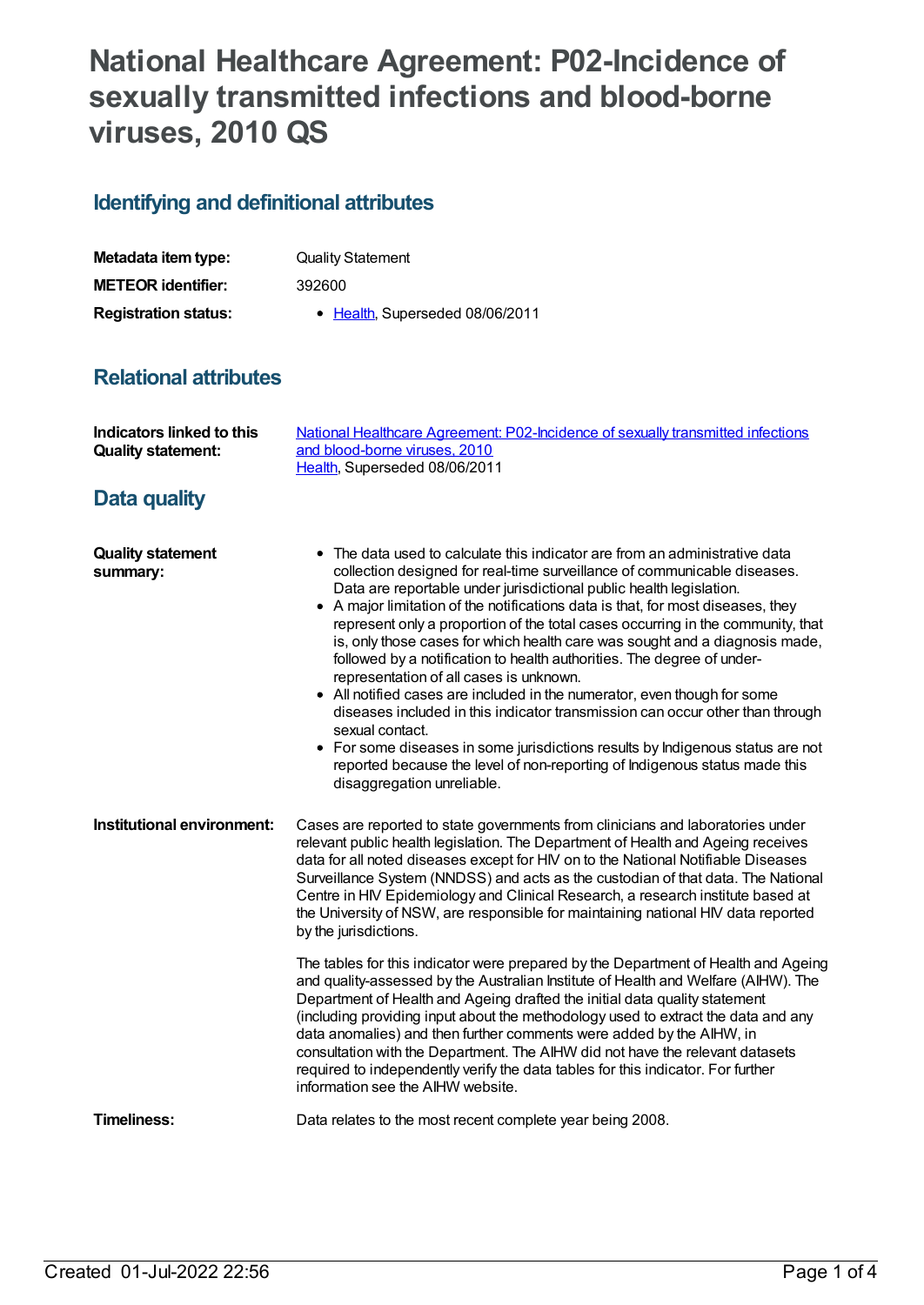| <b>Accessibility:</b> | The NNDSS website enables the public to access the following levels of data:                                                                                                                                                                                                                                                                                                                                                                                                                                                                                                                                                                                                                                                                                                                                                                                                                                         |
|-----------------------|----------------------------------------------------------------------------------------------------------------------------------------------------------------------------------------------------------------------------------------------------------------------------------------------------------------------------------------------------------------------------------------------------------------------------------------------------------------------------------------------------------------------------------------------------------------------------------------------------------------------------------------------------------------------------------------------------------------------------------------------------------------------------------------------------------------------------------------------------------------------------------------------------------------------|
|                       | Age group                                                                                                                                                                                                                                                                                                                                                                                                                                                                                                                                                                                                                                                                                                                                                                                                                                                                                                            |
|                       | Sex                                                                                                                                                                                                                                                                                                                                                                                                                                                                                                                                                                                                                                                                                                                                                                                                                                                                                                                  |
|                       | <b>Disease</b>                                                                                                                                                                                                                                                                                                                                                                                                                                                                                                                                                                                                                                                                                                                                                                                                                                                                                                       |
|                       | State                                                                                                                                                                                                                                                                                                                                                                                                                                                                                                                                                                                                                                                                                                                                                                                                                                                                                                                |
|                       | This is provided in both case count and rates outputs. See:                                                                                                                                                                                                                                                                                                                                                                                                                                                                                                                                                                                                                                                                                                                                                                                                                                                          |
|                       | http://www9.health.gov.au/cda/source/cda-index.cfm                                                                                                                                                                                                                                                                                                                                                                                                                                                                                                                                                                                                                                                                                                                                                                                                                                                                   |
| Interpretability:     | The current NNDSS case definitions, including any historical edits, can be found at<br>www.health.gov.au/casedefinitions.                                                                                                                                                                                                                                                                                                                                                                                                                                                                                                                                                                                                                                                                                                                                                                                            |
| Relevance:            | <b>Syphilis</b>                                                                                                                                                                                                                                                                                                                                                                                                                                                                                                                                                                                                                                                                                                                                                                                                                                                                                                      |
|                       | All cases reported in the 0-4 years age group were notified as being congenitally<br>acquired cases. Congenital syphilis is transmitted transplacentally from an infected<br>pregnant woman to her foetus, and is not considered to be sexually transmitted.                                                                                                                                                                                                                                                                                                                                                                                                                                                                                                                                                                                                                                                         |
|                       | Sexually Transmitted Infections (STI) are not necessarily sexually acquired                                                                                                                                                                                                                                                                                                                                                                                                                                                                                                                                                                                                                                                                                                                                                                                                                                          |
|                       | Not all notifications of chlamydial infection, gonococcal infection, and syphilis are<br>sexually acquired. The national case definitions for these infections do not<br>specifically distinguish between sites of infection or modes of transmission. It is<br>known that in children under 4 years of age an STI, even of the genital area, may<br>have been acquired from the mother at the time of delivery or via inadvertent<br>nonsexual spread. For example, rectal and genital infection with Chlamydia<br>trachomatis in young children may be due to persistent perinatally acquired<br>infections, which may persist for up to three years; and gonococcal conjunctivitis<br>can be acquired at the time of delivery or transmitted from child to child. Also,<br>congenital syphilis is transmitted transplacentally from an infected pregnant woman<br>to her foetus, and is not sexually transmitted. |
|                       | Indigenous status                                                                                                                                                                                                                                                                                                                                                                                                                                                                                                                                                                                                                                                                                                                                                                                                                                                                                                    |
|                       | Information about Indigenous status is only presented for jurisdictions with response<br>rates of 50% or more to the Indigenous status data item.                                                                                                                                                                                                                                                                                                                                                                                                                                                                                                                                                                                                                                                                                                                                                                    |
|                       | Remoteness and socioeconomic status                                                                                                                                                                                                                                                                                                                                                                                                                                                                                                                                                                                                                                                                                                                                                                                                                                                                                  |
|                       | The analyses by state/territory, remoteness and socioeconomic status are based<br>on postcode of residence of the client as recorded in the NNDSS. Where a<br>postcode was not available for a client, they were not included in the remoteness<br>and SEIFA disaggregations. These postcodes consisted of post office box<br>numbers, special NNDSS postcode formats which indicate the state of residence<br>but not the specific postcode location, fictitious postcodes, missing postcodes and<br>new postcodes that have not yet been assigned a category by the ABS. Over 95%<br>of records had a postcode assigned that was able to be included in<br>disaggregations by remoteness and socioeconomic status.                                                                                                                                                                                                 |
|                       | Where a postcode was allocated to more than one SEIFA or Remoteness<br>categories, cases were allocated based on the proportion of the population<br>allocated to the respective SEIFA or Remoteness category within a postcode.                                                                                                                                                                                                                                                                                                                                                                                                                                                                                                                                                                                                                                                                                     |
|                       | Postcode information usually reflects the residential location of a case, however in<br>some jurisdictions it may be based on the postcode at the time of testing.                                                                                                                                                                                                                                                                                                                                                                                                                                                                                                                                                                                                                                                                                                                                                   |
|                       |                                                                                                                                                                                                                                                                                                                                                                                                                                                                                                                                                                                                                                                                                                                                                                                                                                                                                                                      |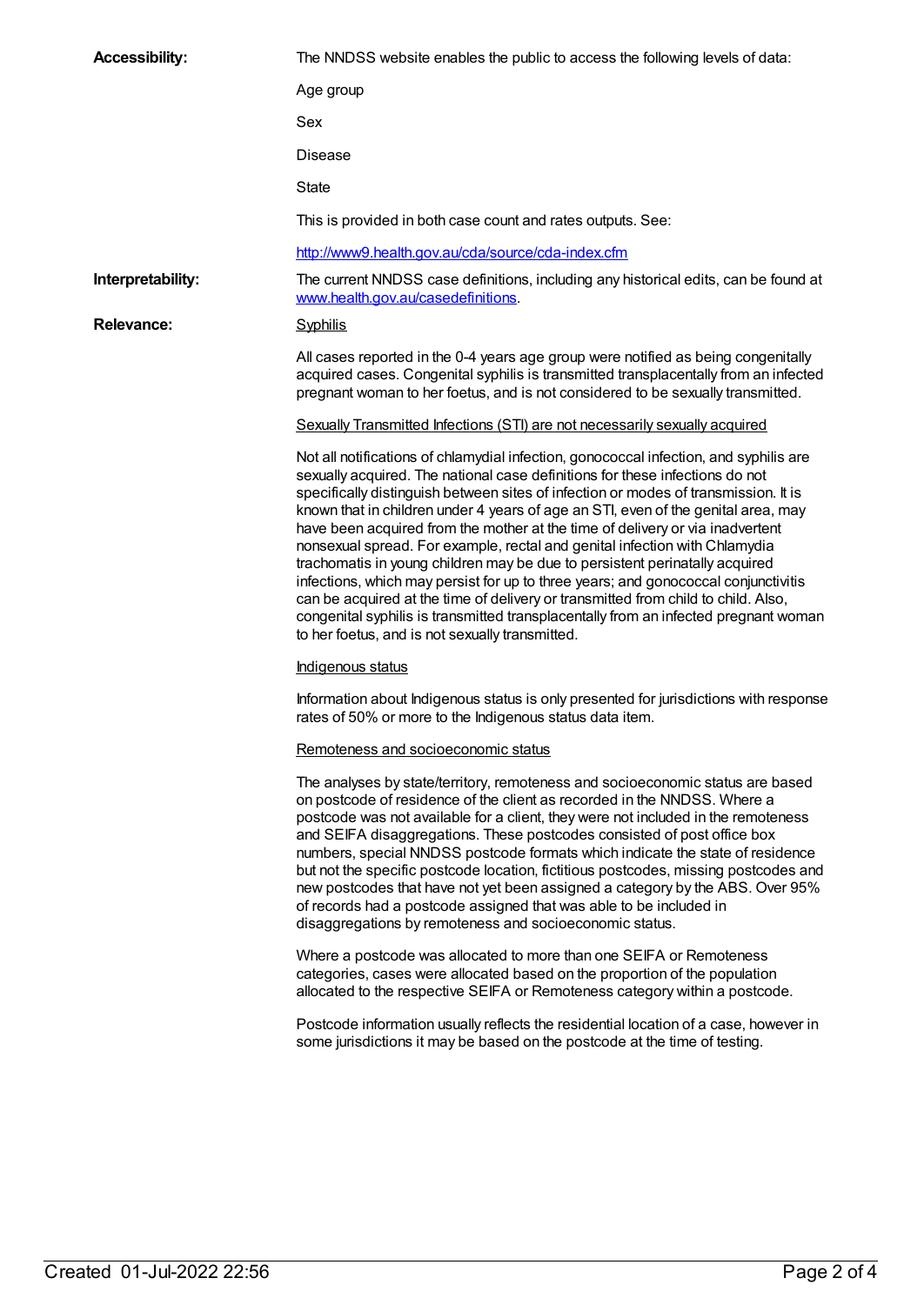**Accuracy:** All jurisdictions, except for the ACT, have cleared the provided data. Please note that the data supplied for the NT is preliminary and there may be revisions in the future.

> A major limitation of the notification data is that, for most diseases, they represent only a proportion of the total cases occurring in the community, i.e. only those cases for which health care was sought and a diagnosis made, followed by a notification to health authorities. This proportion may vary between diseases and over time, with infections diagnosed by a laboratory test more likely to be notified. States and territories may have varying reporting requirements by medical practitioners, laboratories and hospitals, and differing levels of case follow-up.

Notifications were extracted using 'diagnosis date' for 2008. Please note the date of diagnosis is the onset date or where the date of onset was not supplied, the earliest of the specimen collection date, the notification date, or the notification receive date. As considerable time may have elapsed between the onset and diagnosis dates for hepatitis B and C unspecified cases, the earliest of specimen date, health professional notification date or public health unit notification receive date was used for these conditions.

The Department of Health and Ageing used tables and concordance files to construct population estimates. These tables and concordance files were provided by the AIHW, based on ABS statistical products.

#### Indigenous status

The level of completeness of the Indigenous status data item is highly variable by disease and jurisdiction.

For National Healthcare Agreement (NHA) table 2.3, incomplete notifications where Indigenous status was 'not stated' or blank or unknown were counted as 'not Indigenous' and included as 'Other Australians'. In each jurisdiction where more than 50% of notifications had a 'not stated', blank or 'unknown' response to Indigenous status data item, the disaggregation between Indigenous and Other Australians has not been provided as the data are not considered of sufficient quality to report this disaggregation.

These data need to be interpreted cautiously as STI screening occurs disproportionately among Indigenous populations and high rates in Indigenous populations may be attributed to poorer access to primary health care services and not necessarily associated with increased levels of sexual activity among Indigenous persons.

#### Hepatitis B and C

All notifications of hepatitis B and C have been included regardless of whether they were notified as "newly acquired" or as "greater than 2 years or unspecified period of infection". The two categories have been combined to represent all new diagnoses of hepatitis B and C within 2008 and not just newly acquired infections. This is due to inconsistent follow-up of cases between jurisdictions (required to determine the true date of acquisition).

#### Sex of cases

Where the sex of the case was either unknown or not reported, these cases were included in the 'total' data for each state and Australia.

Cells have been suppressed to protect confidentiality (where the presentation could identify a person or a single service provider), where rates are highly volatile (for example, the denominator is very small), or data quality is known to be of insufficient quality (for example, where Indigenous identification rates are low).

**Coherence:** Changes in surveillance and testing practices over time and by jurisdiction may make comparisons both over time and across jurisdictions difficult.

> Changes in the national case definitions for the requirements of what constitutes a case will also affect the coherence of the data over time. The current NNDSS case definitions, including any historical edits, can be found at [www.health.gov.au/casedefinitions](http://www.health.gov.au/casedefinitions).